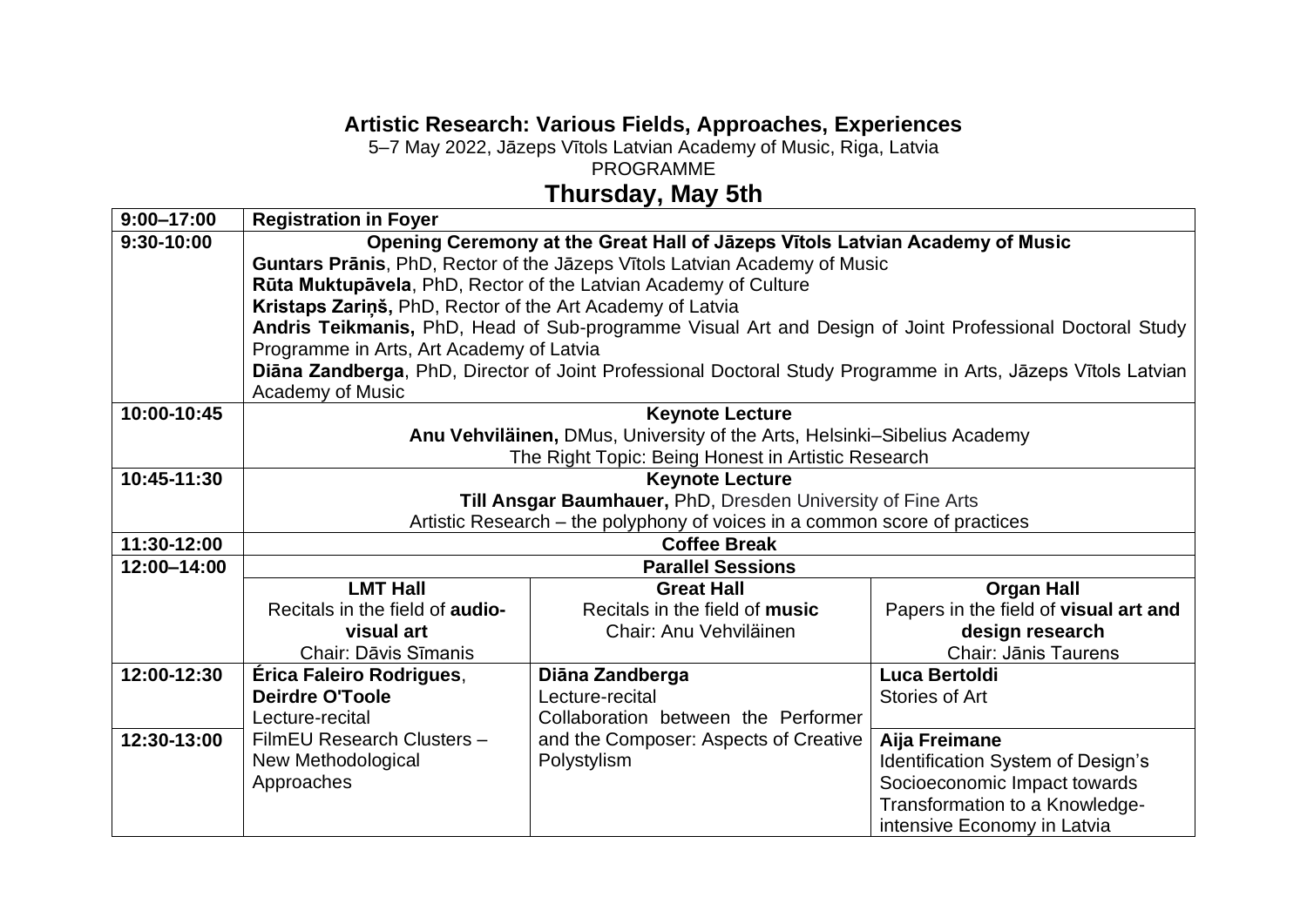| 13:00-13:30 | Sepa Sama                                                         | <b>Lucy Abrams-Husso</b>            | <b>Bart Geerts</b>                    |
|-------------|-------------------------------------------------------------------|-------------------------------------|---------------------------------------|
|             | Lecture-recital                                                   | Lecture-recital                     | Undrawing: A Glossary of Daily        |
|             | Notes on Walking                                                  | Expressing 'Folk' in Contemporary   | Drawing                               |
| 13:30-14:00 |                                                                   | <b>Compositions for Clarinet</b>    | <b>Linda Sīle</b>                     |
|             |                                                                   |                                     | Artistic Research, the Institutional  |
|             |                                                                   |                                     | <b>Pillar and the Quality Culture</b> |
| 14:00-15:00 |                                                                   | <b>Lunch Break</b>                  |                                       |
| 15:00-17:30 |                                                                   | <b>Parallel Sessions</b>            |                                       |
|             | <b>LMT Hall</b>                                                   | <b>Great Hall</b>                   | <b>Organ Hall</b>                     |
|             | Recitals and papers in the field                                  | Recitals in the field of music      | Papers in the field of visual art and |
|             | of audio-visual art                                               | <b>Chair: Julian Hellaby</b>        | design research                       |
|             | Chair: Raitis Šmits                                               |                                     | <b>Chair: Andris Teikmanis</b>        |
| 15:00-15:30 | Ujjwal Kanishka Utkarsh                                           | <b>Eveliina Sumelius-Lindblom</b>   | Mārtiņš Zutis                         |
|             | Lecture-recital                                                   | Lecture-recital                     | Comic Jam' as an In-depth Interview   |
|             | The Gaze as a Protest                                             | Adorno's Confrontation between      | Facilitator                           |
| 15:30-16:00 |                                                                   | Schoenberg and Stravinsky Meets the | <b>Cecilia Inkol</b>                  |
|             |                                                                   | Pianist's Methodological Thinking   | A Methodology for Interpreting Visual |
|             |                                                                   |                                     | Images as Cybernetic System           |
| 16:00-16:30 | Frank Westermeyer,                                                | Didzis Kalniņš                      | David Griffin (online)                |
|             | <b>Sylvie Boisseau</b>                                            | Lecture-recital                     | <b>How to Write Silence</b>           |
|             | Lecture-recital                                                   | An Investigation of Jānis Mediņš's  |                                       |
| 16:30-17:00 | Between AI, Animal and Plant                                      | Piano Sonata (1946): a Performer's  | <b>Thanos Vozikis (Online)</b>        |
|             | Life. Articulating Artistic<br>and                                | Perspective                         | The Eternal Labyrinth: A Data-        |
|             | <b>Philosophical Experiments</b>                                  |                                     | <b>Translated Installation</b>        |
|             | (HEAD - Genève, HES-SO)                                           |                                     |                                       |
| 17:00-17:30 | <b>Alexandre Saunier (Online)</b>                                 |                                     | Angelika Böck (Online)                |
|             | <b>Toward Light Studies</b>                                       |                                     | Defining Place Through Personal       |
|             |                                                                   |                                     | Memory'                               |
| 17:30-18:00 | <b>Coffee Break</b>                                               |                                     |                                       |
| 18:00-18.45 | Concert Performance at the Great Hall of Latvian Academy of Music |                                     |                                       |
|             | A BIT ABOVE THE EARTH                                             |                                     |                                       |
| 18:45       | <b>Welcome Reception</b>                                          |                                     |                                       |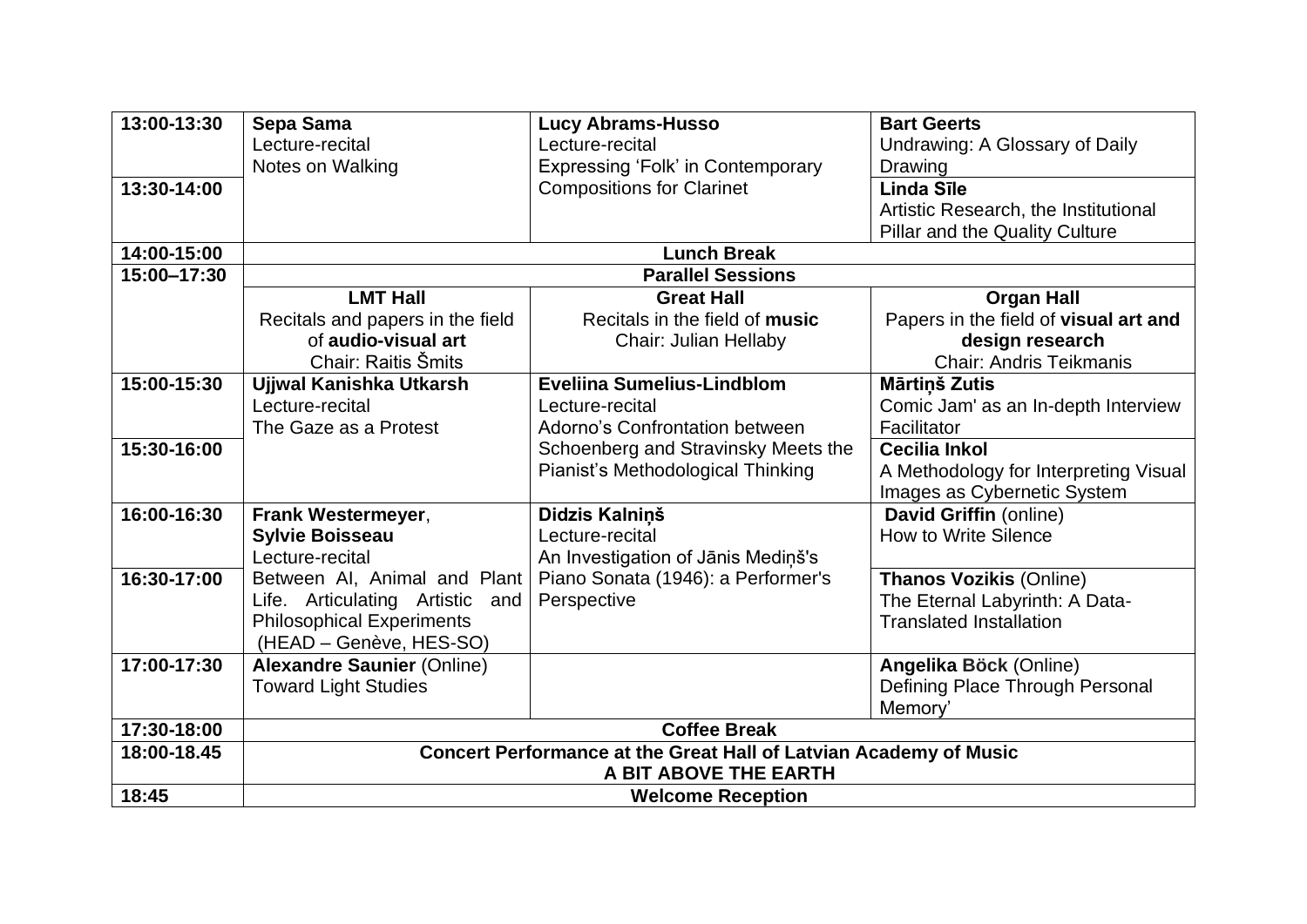| Friday, May 6th |                                   |                                           |                                    |  |
|-----------------|-----------------------------------|-------------------------------------------|------------------------------------|--|
| $9:00 - 17:00$  | <b>Registration in Foyer</b>      |                                           |                                    |  |
| 9:30-11:30      | <b>Parallel Sessions</b>          |                                           |                                    |  |
|                 | <b>LMT Hall</b>                   | <b>Great Hall</b>                         | <b>Organ Hall</b>                  |  |
|                 | Papers in the field of visual art | Recitals in the field of music            | Papers in the field of             |  |
|                 | and design research               | Chair: Diāna Zandberga                    | performative arts                  |  |
|                 | <b>Chair: Jānis Taurens</b>       |                                           | Chair: Rūta Muktupāvela            |  |
| 9:30-10:00      | Elīna Brese (Online)              | Krishna Nagaraja                          | <b>Maciej Szatkowski</b>           |  |
|                 | Creative Interaction of Gass and  | Lecture-recital                           | Contemporary Chinese Body in       |  |
|                 | Light                             | Composing (at) the Crossroads:            | Early Zhang Huan Performance       |  |
| 10:00-10:30     | Marija Griniuk (Online)           | <b>Transcending Genre Boundaries</b>      | Ramona Galkina Atmosphere in       |  |
|                 | Artistic Research into the Non-   |                                           | the Creative Process of the Dance  |  |
|                 | human Liveness                    |                                           | Performance                        |  |
| 10:30-11:00     | <b>Vineta Kreigere (Online)</b>   | <b>Robert Fleitz</b>                      | <b>Barbara Lehtna</b>              |  |
|                 | Artists - Legislation - Work.     | Lecture-recital                           | Negotiable Consent: a Care-        |  |
|                 | <b>How Design Research Solves</b> | Philosophical and Historical Interpretive | mechanism for Co-creating          |  |
|                 | This Relationship Triangle        | Approach to Piano Works with Features     | Autobiographic Performance with    |  |
|                 |                                   | of Polystylism                            | <b>Non-professional Performers</b> |  |
| 11:00-11:30     | Tommaso Maggio (Online)           |                                           | Jānis Purvinš                      |  |
|                 | East to West, Designerly          |                                           | Inspiration_Dance_Celebration      |  |
|                 | Actions to Foster the Physicality |                                           |                                    |  |
|                 | of Knowledge                      |                                           |                                    |  |
| 11:30-12:00     |                                   | <b>Coffee Break</b>                       |                                    |  |
| 12:00-13:00     | <b>Parallel Sessions</b>          |                                           |                                    |  |
|                 | <b>LMT Hall</b>                   | <b>Great Hall</b>                         | <b>Organ Hall</b>                  |  |
|                 | Papers in the field of visual art | Recitals in the field of music            | Papers in the field of             |  |
|                 | and design research               | Chair: Helga Karen                        | performative arts                  |  |
|                 | Chair: Till Ansgar Baumhauer      |                                           | Chair: Zane Šilina                 |  |
| 12:00-12:30     | Katarina Andjelkovic (Online)     | Nazrin Rashidova (Online)                 | <b>Madli Pesti</b>                 |  |
|                 | Montage as Artistic Research      | Exploring Émile Sauret's 24 Études        | Artistic Research in Estonia.      |  |
|                 | Method in Architecture            | Caprices, op.64 through the Making of a   | Development of Artistic Research   |  |
|                 |                                   | <b>First Recording</b>                    | in the Field of Performing Arts at |  |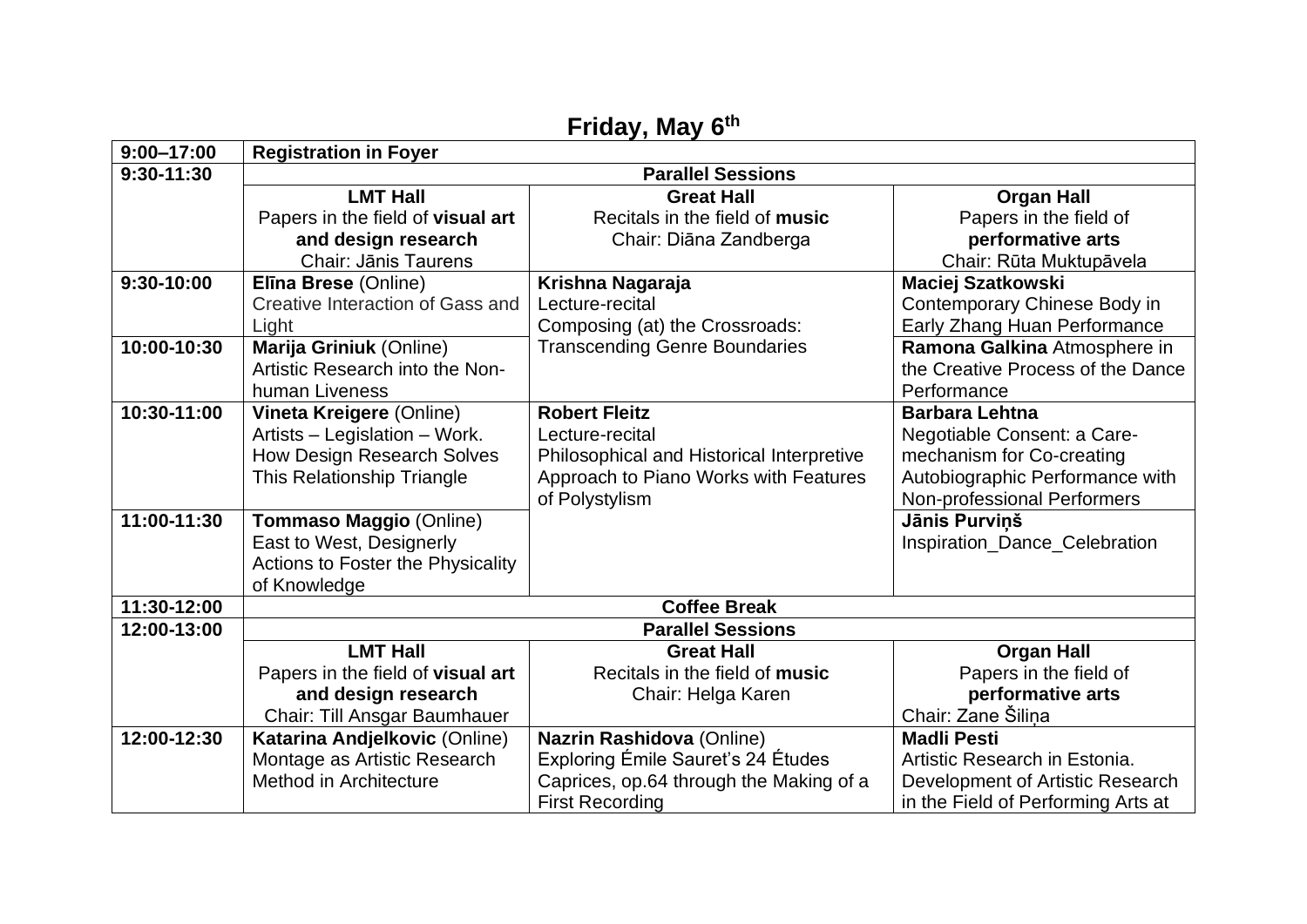|             |                                                       |                                                                                    | the Estonian Academy of Music<br>and Theatre   |
|-------------|-------------------------------------------------------|------------------------------------------------------------------------------------|------------------------------------------------|
| 12:30-13:00 | <b>Jana Kukaine</b>                                   |                                                                                    |                                                |
|             |                                                       |                                                                                    | Mimesis Heidi Dahlsveen, Anne                  |
|             | Femblock: Shaping Postsocialist<br>Feminism in Latvia |                                                                                    | Bryhn, Randi Veiteberg<br><b>Kvellestad</b>    |
|             |                                                       |                                                                                    |                                                |
|             |                                                       |                                                                                    | The Stitching Narratives of a<br><b>Thread</b> |
| 13:00-13:45 |                                                       | <b>Keynote Lecture</b>                                                             |                                                |
|             |                                                       | Dāvis Sīmanis, PhD, Latvian Academy of Culture                                     |                                                |
|             |                                                       | Alternate History on Screen: Artistic Research and Authenticity of Historical Film |                                                |
| 13:45-14:30 |                                                       | <b>Lunch Break</b>                                                                 |                                                |
| 14:30-16:00 |                                                       | <b>Parallel Sessions</b>                                                           |                                                |
|             | <b>LMT Hall</b>                                       | <b>Great Hall</b>                                                                  | <b>Organ Hall</b>                              |
|             | Papers in the field of visual art                     | Papers in the field of music                                                       | Papers and recitals                            |
|             | and design research                                   | Chair: Eveliina Sumelius-Lindblom                                                  | in the field of music                          |
|             | Chair: Till Ansgar Baumhauer                          |                                                                                    | Chair: Didzis Kalninš                          |
| 14:30-15:00 | Dominique Lämmli,                                     | Tatjana Ostrovska (Online)                                                         | <b>Jessica Blaise Ward (Online)</b>            |
|             | Art in Action Research (AiAR) &                       | Individual paper                                                                   | A Hybrid Approach: Virtual                     |
|             | Glocal Art Rootings.                                  | The Invisible Audience                                                             | Fieldwork and Composition as a                 |
|             | <b>Methodological Considerations</b>                  |                                                                                    | <b>Methodological Tool</b>                     |
| 15:00-15:30 | <b>Quirijn Menken (Online)</b>                        | <b>Kaspars Adamsons</b>                                                            | Razavi Muriel (Online)                         |
|             | <b>Constellating Images:</b>                          | The First Performance of the Third                                                 | Lecture-recital                                |
|             | Bilderatlases as a Tool to                            | Chamber Symphony "Sequel" by Anitra                                                | Re-Orientalism in Contemporary                 |
|             | develop Criticality towards                           | Tumševica: Composer's Intention and                                                | Music by Composers of the                      |
|             | <b>Visual Culture</b>                                 | <b>Conductor's Interpretation</b>                                                  | <b>Iranian Female Composers</b>                |
|             |                                                       |                                                                                    | Association                                    |
| 15:30-16:00 | Egons Peršēvics (Online)                              | <b>Beatriz Pomés, Sef Hermans</b>                                                  | Dominique Porebska-Quasnik                     |
|             | Data Gathering in Artistic                            | Telescope II: Researching New                                                      | (Online) Lecture-recital                       |
|             | Research - The Case of "The                           | Approaches to Science, Music, and                                                  | Contemporaneity and Future of                  |
|             | Legend of the Karosta Mermaid"                        | <b>Public Participation</b>                                                        | Opera as Total Art                             |
|             |                                                       |                                                                                    |                                                |
| 16:00-16:30 | <b>Coffee Break</b>                                   |                                                                                    |                                                |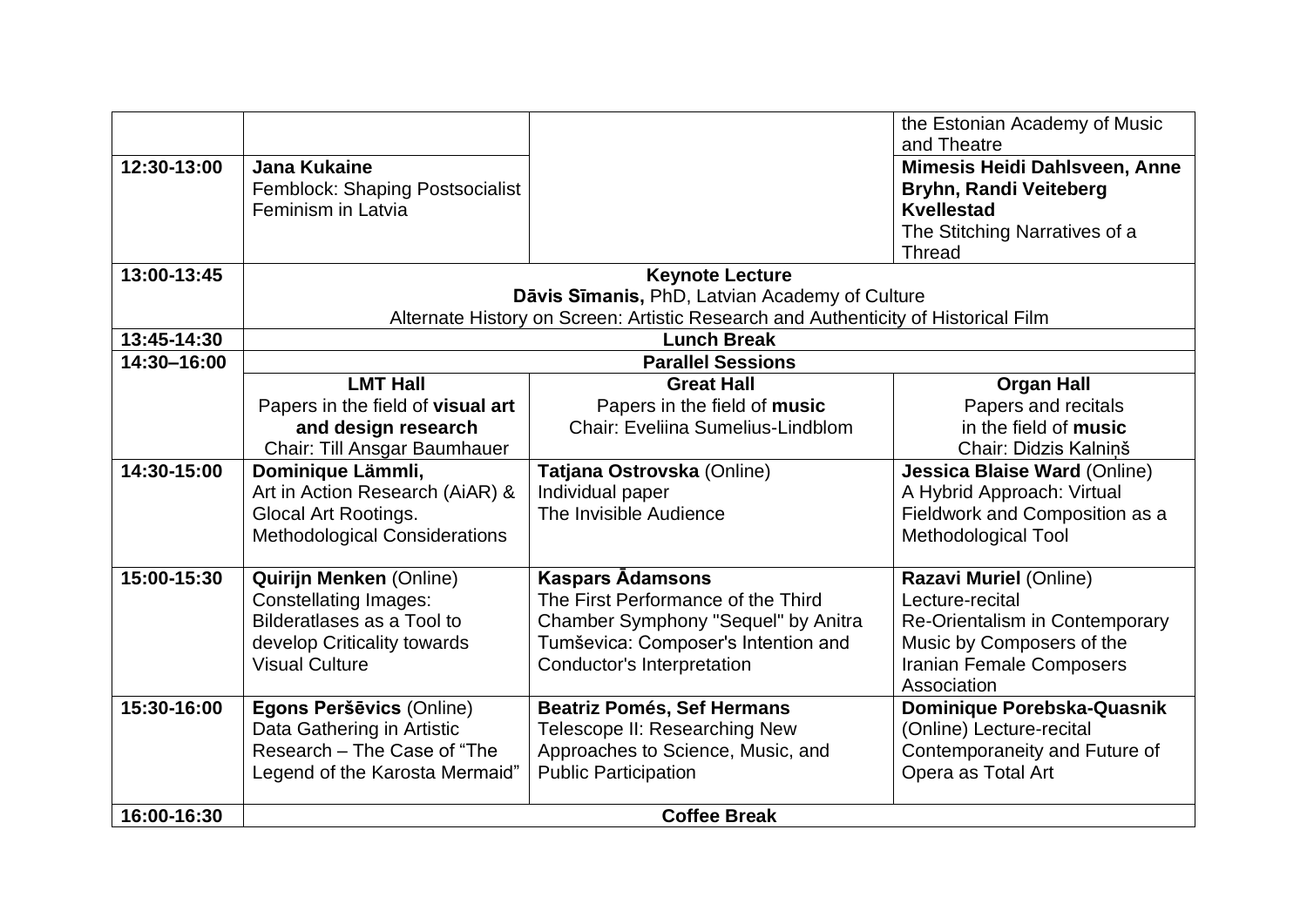| 16:30-18:00 | <b>Parallel sessions</b>                                 |                                                                     |                                                                           |  |
|-------------|----------------------------------------------------------|---------------------------------------------------------------------|---------------------------------------------------------------------------|--|
|             | <b>LMT Hall</b>                                          | <b>Great Hall</b>                                                   | <b>Organ Hall</b>                                                         |  |
|             | Papers in the field of visual,                           | Papers in the field of music                                        | Papers and recital in the field of                                        |  |
|             | audiovisual art and design                               | Chair: Lucy Abrams-Husso                                            | music                                                                     |  |
|             | research                                                 |                                                                     | <b>Chair: Sef Hermans</b>                                                 |  |
|             | Chair: Jānis Taurens                                     |                                                                     |                                                                           |  |
| 16:30-17:00 | <b>Jing Jin</b> (Online)                                 | Ilze Urbāne                                                         | Juan Vassallo                                                             |  |
|             | The Application of Chopin's                              | Performative Aspects of the Italian Flute                           | Versificator: A Special                                                   |  |
|             | Ballade No.1 in The Pianist film                         | <b>School Teaching Methods</b>                                      | Kaleidoscope for Algorithmic                                              |  |
|             |                                                          |                                                                     | Composition                                                               |  |
|             |                                                          |                                                                     |                                                                           |  |
| 17:00-17:30 | <b>Francisco Navarrete Sitja</b><br>(Online)             | Liene Denisjuka-Straupe<br>Chamber Works with Flute by Juris Abols: | <b>Michael Francis Duch (Online)</b><br>Composition vs. Improvisation and |  |
|             | Decolonizing surfaces: The                               | Artistic Ideas, Music Stilistic and                                 | <b>Artistic Self-invention</b>                                            |  |
|             | "Camanchaca" Fog and the                                 | <b>Interpretative Aspects</b>                                       |                                                                           |  |
|             | "Catancura" Stone. Dialogues                             |                                                                     |                                                                           |  |
|             | Between Fieldwork, Colonial                              |                                                                     |                                                                           |  |
|             | <b>Descriptions and Prophetic</b>                        |                                                                     |                                                                           |  |
|             | Materialities to Resignify and                           |                                                                     |                                                                           |  |
|             | Decolonize the Landscape                                 |                                                                     |                                                                           |  |
|             |                                                          |                                                                     |                                                                           |  |
| 17:30-18:00 | Tetiana Kablova (Online)                                 | <b>Julian Hellaby</b>                                               | <b>Michael Francis Duch (Online)</b>                                      |  |
|             | Lecture-recital                                          | Bartók and the Topic of Drunkenness                                 | Lecture-recital                                                           |  |
|             | <b>Television Competitive Shows:</b>                     |                                                                     | On Performing Lene Grenager's                                             |  |
|             | the Communication Dimension                              |                                                                     | Reconstruction 5 - Shadows of                                             |  |
|             |                                                          |                                                                     | <b>Machines</b>                                                           |  |
| 18:00-18:30 | <b>Coffee Break</b>                                      |                                                                     |                                                                           |  |
| 18:30       | <b>Guided Tour of the Latvian National Museum of Art</b> |                                                                     |                                                                           |  |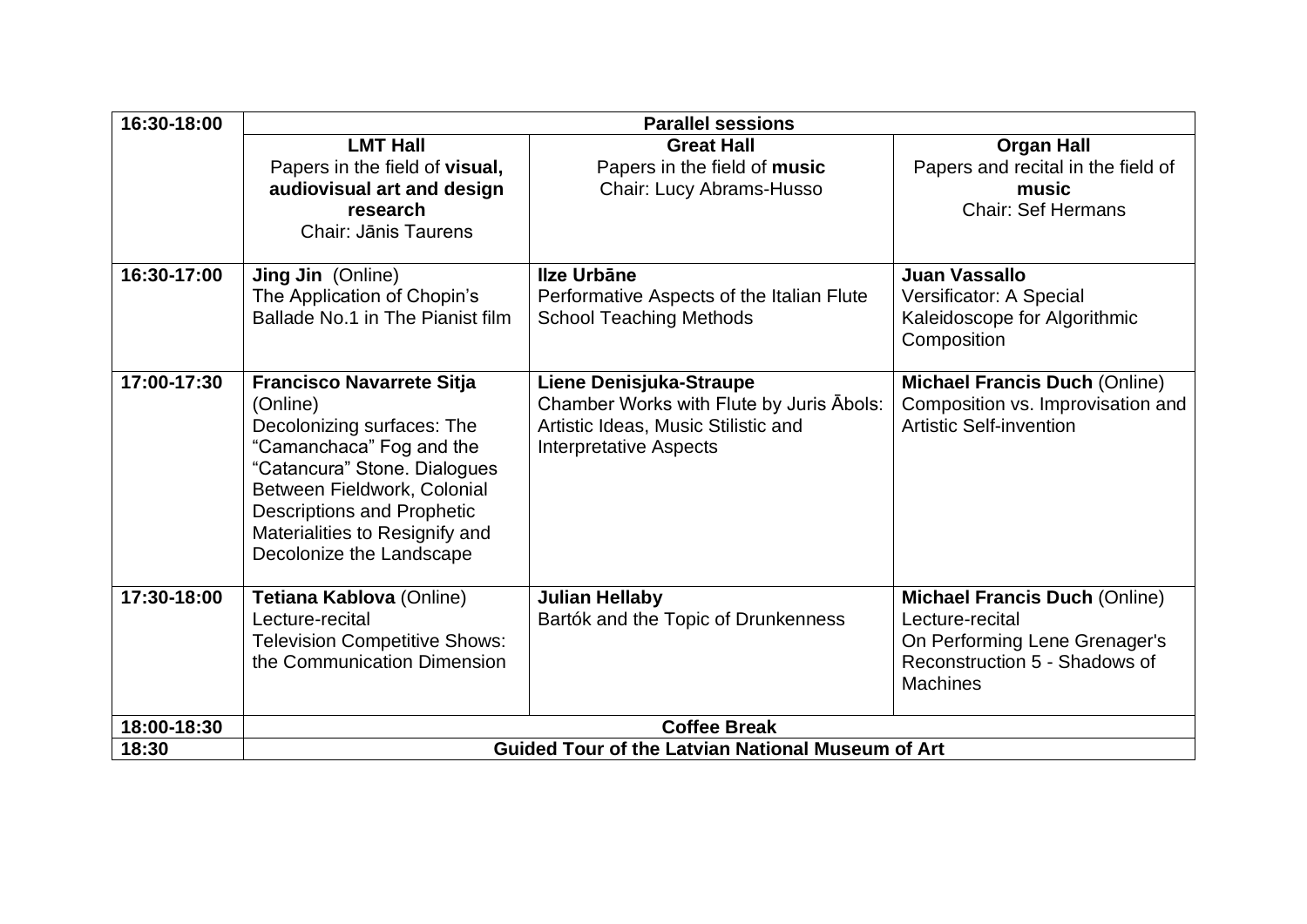| Jaluruay, may <i>r</i> |                                   |                                        |                                      |  |
|------------------------|-----------------------------------|----------------------------------------|--------------------------------------|--|
| 9:30-11:30             | <b>Parallel Sessions</b>          |                                        |                                      |  |
|                        | <b>LMT Hall</b>                   | <b>Great Hall</b>                      | <b>Organ Hall</b>                    |  |
|                        | Papers and recitals in the field  | Papers in the field of music           | Recitals and papers in the field     |  |
|                        | of audio-visual art               | <b>Chair: Beatriz Pomés</b>            | of performative art                  |  |
|                        | <b>Chair: Frank Westermeyer</b>   |                                        | Chair: Barbara Lehtna                |  |
| 9:30-10:00             | <b>Christian Sinn (Online)</b>    | <b>Vittoria Ecclesia</b>               | <b>Anna Semenova-Ganz</b>            |  |
|                        | Seestück (seascape) - On          | Art and Rigor: Designing Experimenting | (Online)                             |  |
|                        | Contemporary Art Photography      | <b>Processes for Artistic Research</b> | <b>Movement Generative</b>           |  |
|                        |                                   |                                        | <b>Systems and Artistic Research</b> |  |
|                        |                                   |                                        | in Dance Performance                 |  |
| 10:00-10:30            | <b>Daniela Zacmane</b>            | <b>Gonçalo Cruz</b>                    | Frida Robles Ponce (Online)          |  |
|                        | (Online)                          | Forgotten Bagpipes of the Baltic Sea   | Sessions with Frida:                 |  |
|                        | Difficulties of Melodrama         |                                        | Psychoanalysis in public             |  |
|                        | Researcher                        |                                        |                                      |  |
| 10:30-11:00            | Jānis Garančs                     | <b>Helga Karen</b>                     | Anja Plonka (Online) Lecture-        |  |
|                        | Virtual Instruments and           | Autoethnographic Research as a Road to | recital                              |  |
|                        | Synthetic Anisotropy for          | Musical Freedom - the Diverse          | breathing psoas                      |  |
|                        | <b>Ephemeral Value Mappings</b>   | Possibilities of Interpretation in     |                                      |  |
|                        |                                   | <b>Contemporary Music</b>              |                                      |  |
|                        |                                   |                                        |                                      |  |
| 11:00-11:30            | Maria Morata (Online)             | Jörg Holzmann                          | <b>Meghan Moe Beitiks</b>            |  |
|                        | Lecture-recital                   | Early Sound Film Documents as Sources  | Lecture-recital                      |  |
|                        | am not my MRI II. Magnetic        | for 19th Century Performance Practice  | Performing Resilience for            |  |
|                        | Illumination                      |                                        | <b>Systemic Pain</b>                 |  |
|                        |                                   |                                        |                                      |  |
| 11:30-12:00            | <b>Coffee Break</b>               |                                        |                                      |  |
| 12:00-13:00            | <b>Parallel Sessions</b>          |                                        |                                      |  |
|                        | <b>LMT Hall</b>                   | <b>Great Hall</b>                      | <b>Organ Hall</b>                    |  |
|                        | Papers in the field of visual art | Papers in the field of music           | Papers in the field of               |  |
|                        | and design research               | <b>Chair: Krists Auznieks</b>          | performative art                     |  |
|                        | <b>Chair: Andris Teikmanis</b>    |                                        | <b>Chair: Madli Pesti</b>            |  |

## **Saturday, May 7th**